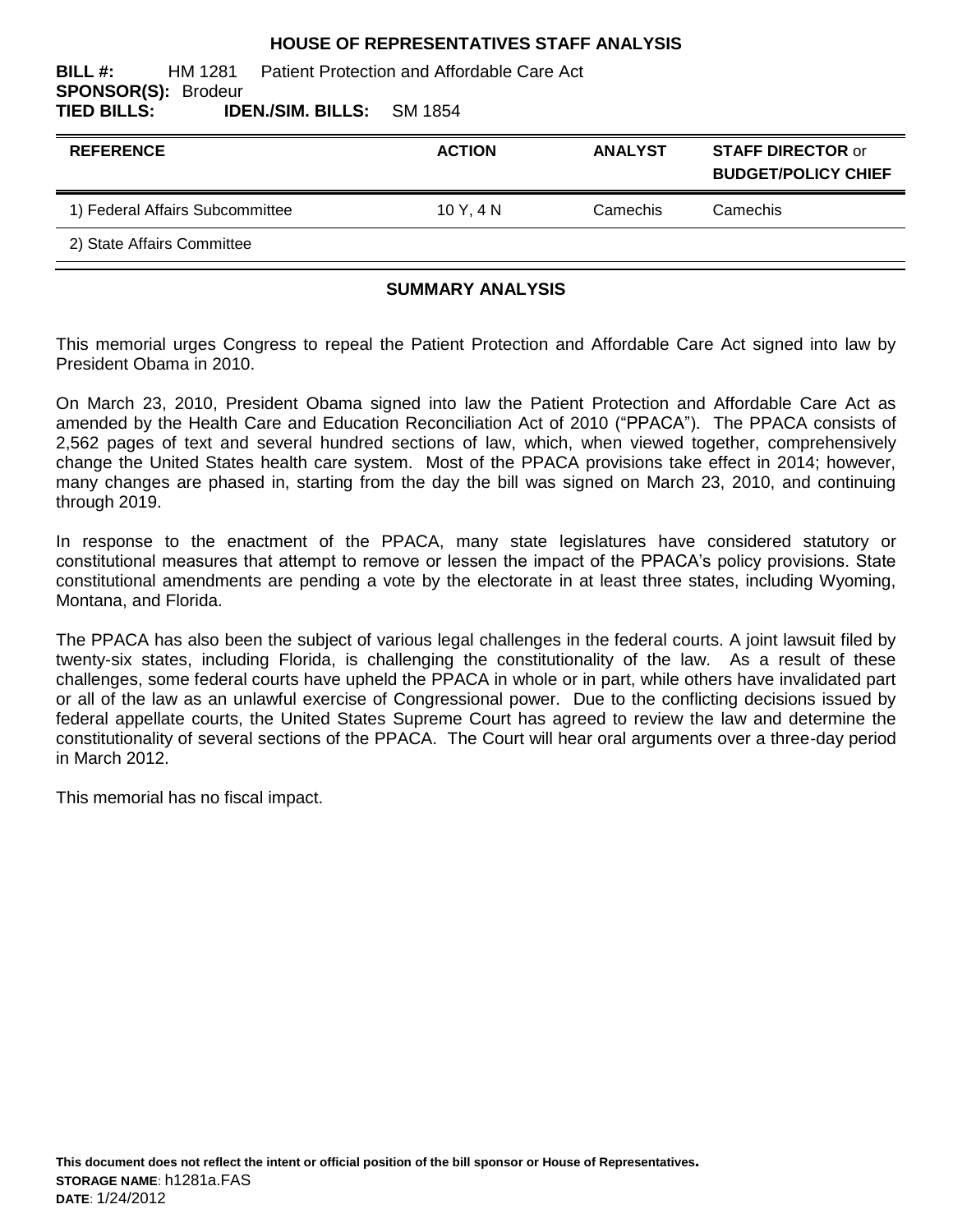#### **FULL ANALYSIS**

## **I. SUBSTANTIVE ANALYSIS**

## A. EFFECT OF PROPOSED CHANGES:

### **Effect of Proposed Changes**

This memorial urges Congress to repeal the Patient Protection and Affordable Care Act signed into law by President Obama in 2010.

#### **Current Situation**

## *A. Patient Protection and Affordable Care Act*

On March 23, 2010, President Obama signed into law the Patient Protection and Affordable Care Act, as amended by the Health Care and Education Reconciliation Act of 2010 ("PPACA"). 1 The PPACA consists of 2,562 pages of text and several hundred sections of law<sup>2</sup>, which, when viewed together, comprehensively change the United States health care system. Most of the PPACA provisions take effect in 2014; however, many changes are phased in, starting from the day the bill was signed on March 23, 2010, and continuing through 2019.

Effective for health plan years that begin after September 23, 2010:

- All new private health insurance plans are required to cover immunizations, preventive care for infants, children and adolescents, and additional preventive care and screenings for women.
- Health insurers are prohibited from rescinding insurance coverage from members of a health insurance plan, except in case of fraud or material misrepresentation.
- Denial of coverage by health insurers for children with pre-existing conditions is prohibited.
- Lifetime limits on the amount paid out by the health insurance plan are prohibited.
- Copayments or deductibles for certain preventative services are prohibited.
- Coverage is required for dependents up to 26 years of age.

In 2011, health insurance companies are required to spend at least 85 percent of premium dollars on medical services in large group policy markets and 80 percent of premium dollars on medical services in small group and individual policy markets. The failure of insurers to reach the new medical loss ratio targets will result in the issuing of rebates to policyholders.

Effective in 2014:

- Health insurance coverage will be mandatory for almost all U.S. citizens. Those who do not purchase health insurance will be fined by the U.S. government through enforcement by the Internal Revenue Service. The fine increases from \$95 in 2014 to \$750 in 2016, and is indexed for subsequent years. $3$  Exemptions for mandatory health insurance coverage will be granted for American Indians, in cases of extreme financial hardship, for those objecting to the mandatory provision for religious reasons, individuals without health insurance for less than three months, and individuals in prison.<sup>4</sup>
- Health insurance exchanges will be established, from which citizens can purchase health insurance coverage that meets the minimum essential coverage provisions of PPACA.

<sup>&</sup>lt;sup>1</sup> P.L. 111-148, 124 Stat. 119 (2010); P.L. 111-152, 124 Stat. 1029 (2010).

<sup>2</sup> Michael D. Tanner, *Bad Medicine: A Guide to the Real Costs and Consequences of the New Health Care Law: Updated and Revised for 2011*, at page 49 (FN #3), February 14, 2011; available at http://www.cato.org/pubs/wtpapers/BadMedicineWP.pdf.

**STORAGE NAME**: h1281a.FAS **PAGE: 2** <sup>3</sup> The federal government expects to raise \$17 billion from penalties by 2019. See Letter from Douglas Elmendorf, director, Congressional Budget Office, to U.S. House of Representatives Speaker Nancy Pelosi, March 18, 2010, table 2. Roughly 4 million Americans will be hit by penalties in 2016, with the average penalty costing slightly more than \$1,000. *See* Congressional Budget Office and the staff of the Joint Committee on Taxation, *"Payments of Penalties for Being Uninsured under PPACA"*, April 22, 2010. <sup>4</sup> Hinda Chaikind, et al., *Private Health Insurance Provisions in Senate-Passed H.R. 3590, the Patient Protection and Affordable Care Act*, CRS Report R40942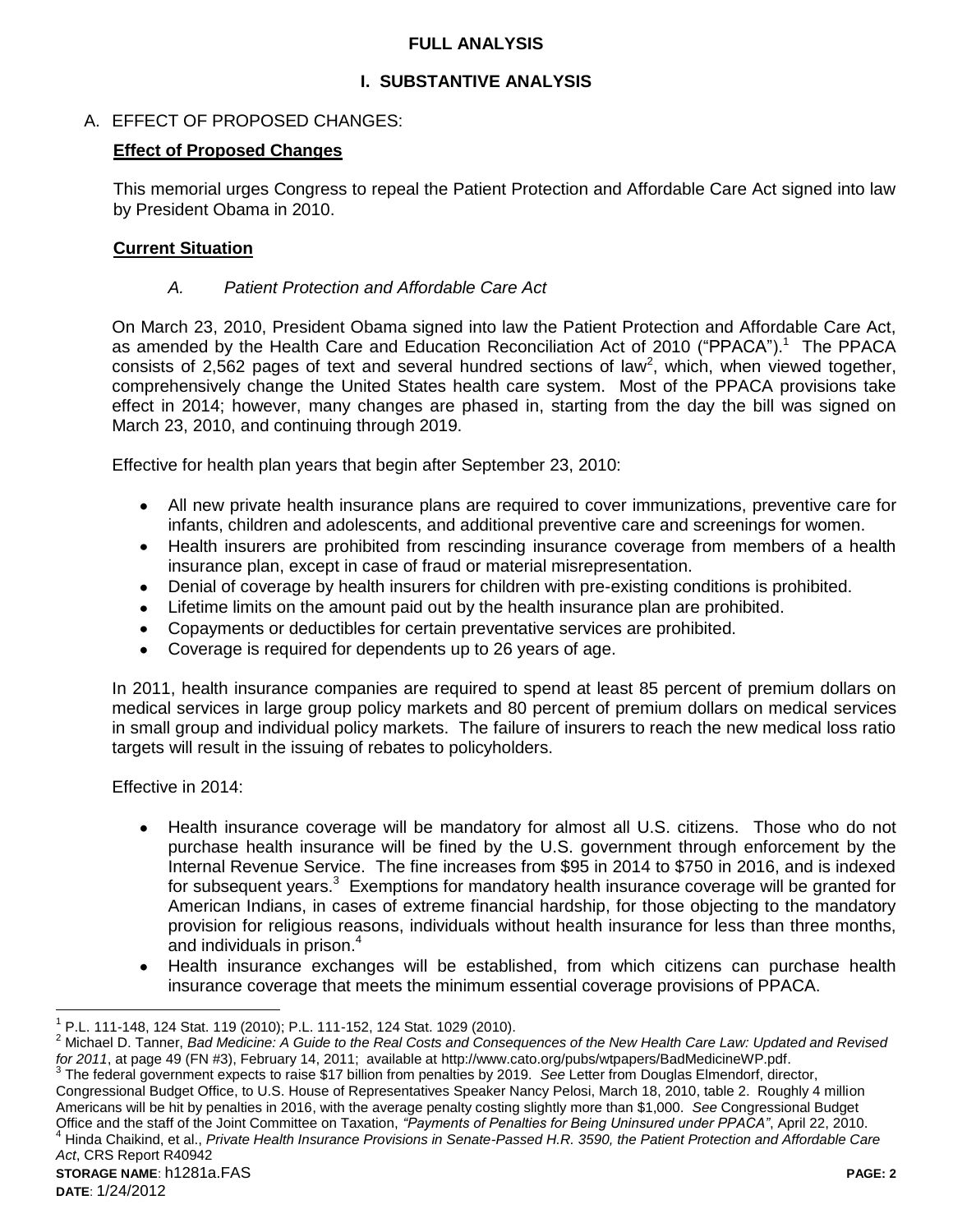- Companies with 50 or more full time employees that do not provide health insurance coverage to its workers, resulting in at least one worker qualifying for a subsidy to purchase health insurance coverage through an exchange, must pay a tax penalty of \$2,000 for every full time employee, less 30 workers.<sup>5</sup>
- An excise tax will be imposed on health care plans costing more than \$10,200 for individual  $\bullet$ coverage and \$27,500 for family coverage.
- Denials of coverage to anyone with a pre-existing condition will be prohibited.
- All plans must cover federally defined "essential benefits".
- Plan rating factors will be set by federal law, which limits the degree of pricing differential among differently situated people.

Other provisions of PPACA include:

- Medicaid eligibility is expanded to include those individuals with incomes up to 138 percent of  $\bullet$ the federal poverty level, resulting in coverage of 32 million previously uninsured Americans by 2019.
- Medicare payment rates for certain services will be permanently reduced.
- Various additional changes will be made to the federal tax code, Medicare, Medicaid, and other social programs necessary to fully implement the new law.

Nearly 1 in 4 Americans are receiving Medicaid benefits.<sup>6</sup> Over the next ten years, the federal government will spend \$4.4 trillion on the Medicaid program.<sup>7</sup> The Congressional Budget Office (CBO) originally estimated new state spending on Medicaid, as a result of the provisions of PPACA, at \$20 billion between 2017 and 2019. More recently, the CBO has estimated a cost to the states of \$60 billion through 2021.<sup>8</sup> However, a report issued by the Senate Finance Committee estimates that PPACA will cost state taxpayers at least \$118.04 billion through 2023. $9$ 

The Florida Agency for Health Care Administration has estimated the financial impact of added Medicaid costs to the state, under the provisions of PPACA, to be \$12.944 billion from FY 2013 through FY 2023.<sup>10</sup>

#### *B. State Reaction to Federal Health Care Reform*<sup>11</sup>

After PPACA was enacted, members of at least 45 state legislatures proposed legislation to limit, alter, or oppose selected state or federal actions, including single-payer provisions and mandates that require the purchase of insurance. In general, many of the opposing measures considered in 2010 and 2011:

Focus on not permitting, implementing or enforcing mandates (federal or state) that would  $\bullet$ require purchase of insurance by individuals or by employers and impose fines or penalties for those who fail to do so.

 $5$  S. 4908H(a), PPACA, as amended by the Reconciliation Act, s. 1003 (2010). The Congressional Budget Office estimates that company penalties will cost businesses \$52 billion from 2014 through 2019. *See* Letter from Douglas Elmendorf, director, Congressional Budget Office, to U.S. House of Representatives Speaker Nancy Pelosi, March 18, 2010. At least 728 waivers have been issued to employers by the Obama administration as of February 2011, exempting the employers from the provisions of PPACA. The list is available at http://www.hhs.gov/ociio/regulations/approved\_applications\_for\_waiver.html (last viewed March 25, 2011).

<sup>6</sup> Congressional Budget Office, *Spending and Enrollment Detail for CBO's August 2010 Baseline: Medicaid*, August 2010; available at http://www.cbo.gov/budget/factsheets/2010d/MedicaidAugust2010FactSheet.pdf.

<sup>7</sup> Office of Management and Budget, *FY 2012 Budget of the U.S. Government*, February 2011; available at

http://www.whitehouse.gov/sites/default/files/omb/budget/fy2012/assets/budget.pdf.

<sup>8</sup> Medicaid Expansion in the New Health Law: Costs to the States, Joint Congressional Report by Senate Finance Committee, U.S. Congress, March 1, 2011, at page 1; available at http://energycommerce.house.gov/media/file/PDFs/030111MedicaidReport.pdf. 9 *Id.* at pg. 2.

<sup>10</sup> *Overview of Federal Affordable Care Act*, Florida Agency for Health Care Administration, January 4, 2011; available at http://ahca.myflorida.com/Medicaid/Estimated\_Projections/medicaid\_projections.shtml.

<sup>&</sup>lt;sup>11</sup> See State Legislation and Actions Challenging Certain Health Reforms, 2011, National Conference of State Legislatures, http://www.ncsl.org/IssuesResearch/Health/StateLegislationampActionsChallengingCertai/tabid/18906/Default.aspx?tabid=18906, last accessed January 12, 2012.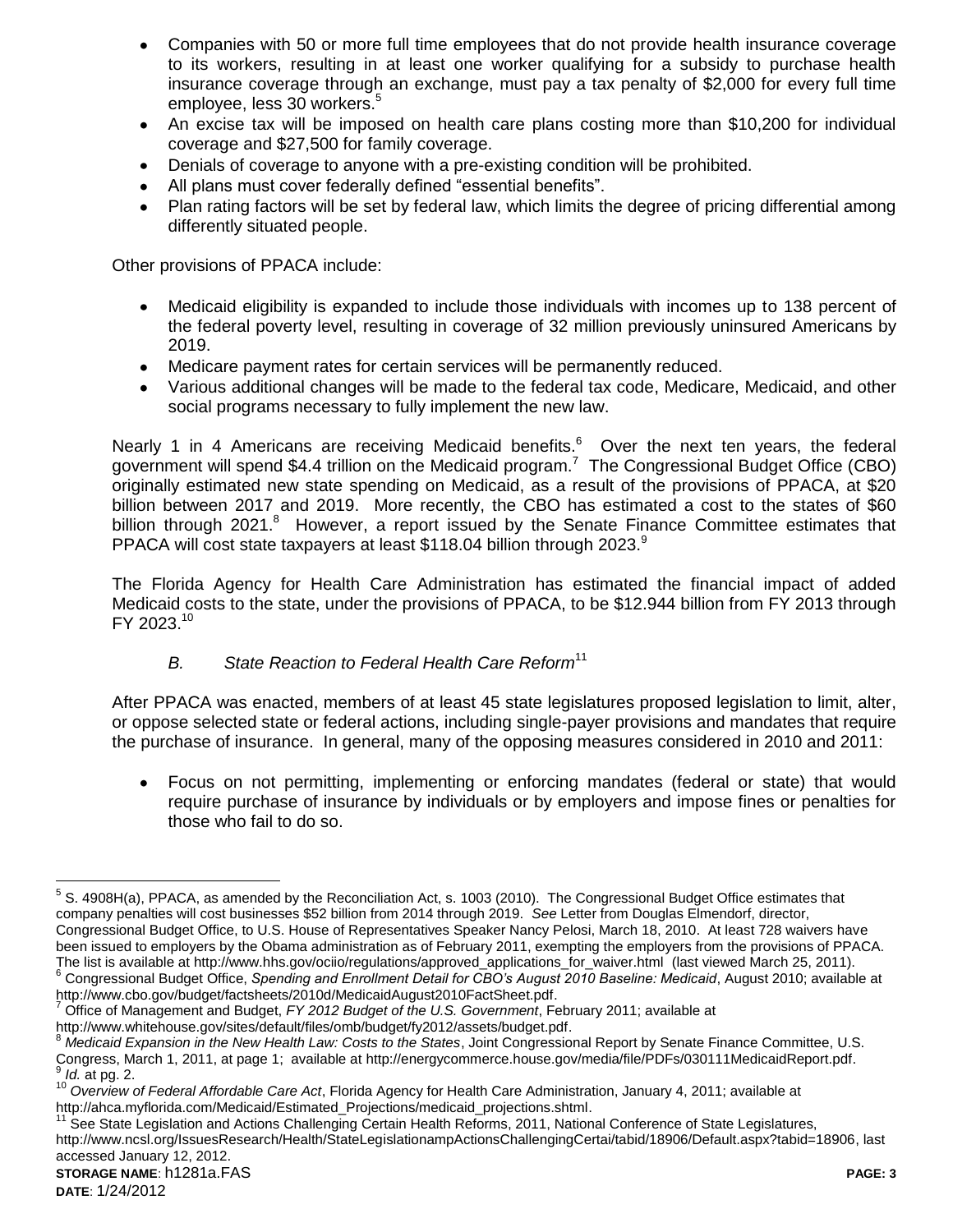- Seek to keep in-state health insurance optional, allowing citizens to purchase any type of health services or coverage they choose.
- Contradict or challenge policy provisions contained in the 2010 federal law.

The language varies from state to state and includes statutory changes and constitutional amendments, as well as binding and non-binding state resolutions. In 2011, there were several new approaches:

- Several states considered bills that would prohibit state agencies or officials from applying for federal grants or using state resources to implement provisions of the PPACA, unless authorized to do so by state legislation.
- Sixteen states considered measures to create an "Interstate Freedom Compact," joining forces across state lines to coordinate or enforce opposition (four states now have enacted laws).
- Several states considered bills that propose the power of "nullification," seeking to label the federal law "null and void" within state boundaries.

## *C. 2010 Florida Legislation: CS/CS/HJR 37*

During the 2010 Regular Session, the Florida Legislature passed CS/CS/HJR 37 by the required threefifths vote in each chamber. The joint resolution proposed an amendment to the Florida Constitution to create Section 28 of Article I relating to health care services. Specifically, the proposed constitutional amendment:

- Prohibited persons and employers from compelled participation in a heath care system;
- Allowed direct payment of health care services and prohibits penalizing persons, employers and health care providers from utilizing a direct payment system;
- Allowed the purchase or sale of health insurance in the private market, subject to certain conditions;
- Exempted from the prohibition any general law passed by a 2/3 vote of the membership of each house of the Legislature, passed after the effective date of the Amendment, provided that such law stated with specificity the public necessity justifying such exception; and
- Exempted laws enacted prior to March 1, 2010, from requirements of the amendment.

Following passage of CS/CS/HJR 37, it was filed with the Department of State for inclusion on the statewide ballot for the 2010 general election, and the proposed amendment was designated as Amendment 9 by the Division of Elections.

Thereafter, a group of citizens filed a lawsuit in the Second Judicial Circuit Court in Tallahassee asking the court to determine whether the legislative ballot summary contained in the joint resolution proposing Amendment 9 complied with the legal requirements for ballot summaries.<sup>12</sup> Ultimately, the Florida Supreme Court, upholding the Circuit Court"s decision, removed the proposed amendment from the ballot after finding the ballot summary provided by the Legislature contained misleading and ambiguous language.<sup>13</sup>

 $12$ <sup>12</sup> *See Fl. Dept. of State v. Mangat*, 43 So.3d 642, 646 (Fla. 2010); *see also* s. 101.161(1), F.S., states, "Whenever a constitutional amendment or other public measure is submitted to the vote of the people, the substance of such amendment or other public measure shall be printed in clear and unambiguous language on the ballot after the list of candidates, followed by the word "yes" and also by the word 'no', and shall be styled in such a manner that a 'yes' vote will indicate approval of the proposal and a 'no' vote will indicate rejection. The wording of the substance of the amendment or other public measure and the ballot title to appear on the ballot shall be embodied in the joint resolution, constitutional revision commission proposal, constitutional convention proposal, taxation and budget reform commission proposal, or enabling resolution or ordinance. Except for amendments and ballot language proposed by joint resolution, the substance of the amendment or other public measure shall be an explanatory statement, not exceeding 75 words in length, of the chief purpose of the measure. In addition, for every amendment proposed by initiative, the ballot shall include, following the ballot summary, a separate financial impact statement concerning the measure prepared by the Financial Impact Estimating Conference in accordance with s. 100.371(5). The ballot title shall consist of a caption, not exceeding 15 words in length, by which the measure is commonly referred to or spoken of." <sup>13</sup> *Id.*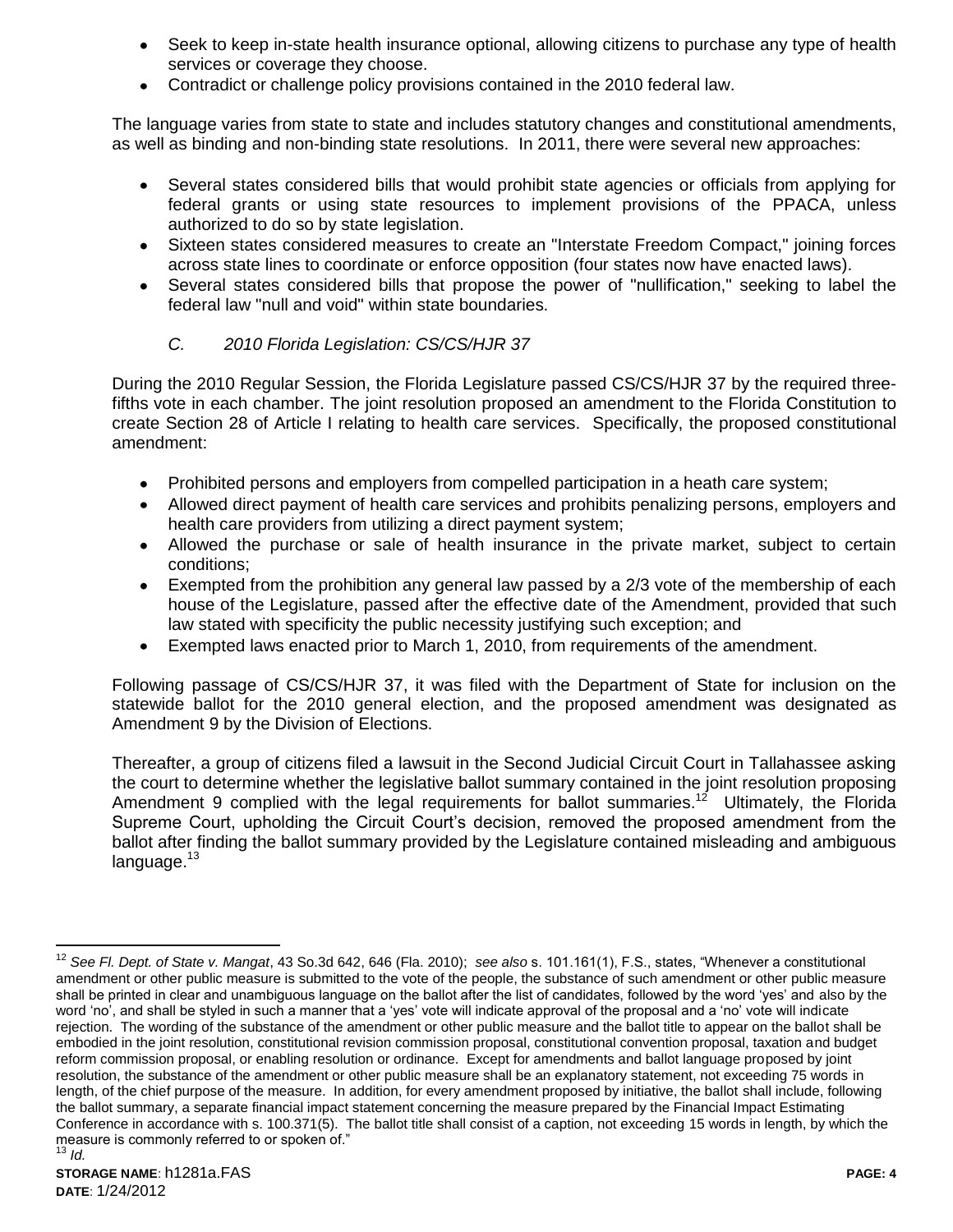## *D. 2011 Florida Legislation: CS/SJR 2*

During the 2011 Regular Session, the Florida Legislature passed CS/SJR 2 by the required three-fifths vote in each chamber. CS/SJR 2 proposes an amendment to the Florida Constitution to create Section 28 of Article I relating to health care. Specifically, the proposed constitutional amendment:

- Prohibits a law or rule from compelling, directly or indirectly, any person or employer to  $\bullet$ purchase, obtain, or otherwise provide health care coverage;
- Allows a person or employer to pay directly for lawful health care services and allows a health care provider to accept direct payment for lawful health care services;
- Prohibits the imposition of taxes or penalties on health care providers who choose to participate in a direct payment system;
- Provides that the purchase or sale of health insurance in private health care systems may not be prohibited by rule or law; and
- Exempts laws or rules in effect as of March 1, 2010.  $\bullet$

Following adoption, CS/SJR 2 was filed with the Secretary of State and the proposed amendment was designated as Amendment 1 by the Division of Elections. If approved by 60 percent of the voters in the 2012 general election, the amendment will take effect on January 8, 2013.

To date, CS/SJR 2 has not been challenged in court.

# *E. Legal Challenges to PPACA*

On the same day that PPACA was signed into law by President Obama, Florida"s Attorney General Bill McCollum filed a federal lawsuit in Pensacola challenging the constitutionality of the new law.<sup>14</sup> At the time suit was filed, Florida was joined by twelve states, by and through their individual Attorneys General. Currently, twenty six states and several private parties are plaintiffs in the federal action.<sup>15</sup>

The lawsuit argues that the PPACA violates the Commerce Clause of the U.S. Constitution by forcing individuals to purchase health insurance or pay a penalty. In addition, the lawsuit targets the expansion of eligibility for Medicaid as an infringement on states' rights. The choice given the states by the new law, according to the lawsuit, is to fully shoulder the costs of health care or forfeit federal Medicaid funding by opting out of the system. Finally, the lawsuit contends that the expansion of Medicaid eligibility to include individuals within 138 percent of the federal poverty level "commandeers" states and their resources to complete federal tasks and achieve federal goals, all in violation of the Tenth Amendment to the Constitution.<sup>16</sup> Most of the counts raised in the plaintiffs' Amended Complaint were dismissed through a pre-trial motion, but the claims alleging violation of the Commerce Clause, regarding the individual mandate, and alleging the Medicaid program under PPACA essentially "commandeers" state resources, were allowed to stand.<sup>17</sup>

On January 31, 2011, Judge Vinson of the District Court for the Northern District of Florida in Pensacola entered an Order granting the plaintiffs" Motion for Summary Judgment and declared the individual mandate provision of PPACA unconstitutional.<sup>18</sup> Judge Vinson also ruled that, because the remaining provisions of PPACA were rendered ineffective without the individual mandate and the law lacked a severability clause, the entire Act was void.

The federal government complied with conditions established by Judge Vinson that were necessary to stay his order, and appealed the order to the U.S. Appeals Court for the 11th Circuit. On August 12, 2011, the U.S. Appeals Court for the 11th Circuit decided by a 2 to 1 vote that Congress exceeded its

**STORAGE NAME**: h1281a.FAS **PAGE: 5 DATE**: 1/24/2012 <sup>18</sup> *Florida v. U.S. Dept. of HHS*, ---F.Supp.2d---, 2011 WL 285683 (N.D. Fla.)

<sup>14</sup> *State of Florida v. U.S. Dept. of Health and Human Services*, Case No.: 3:10-cv-91-RV/EMT (N.D. Fla.)

<sup>15</sup> In addition, Virginia filed its own federal lawsuit challenging the constitutionality of PPACA. *State of Virginia v. Kathleen Sebelius*, Case No.: 3:10-cv-188-HEH (E.D. Va.).

<sup>16</sup> Kathleen S. Swendiman, *Health Care: Constitutional Rights and Legislative Powers*, CRS Report R40846, page 10, FN 66.

<sup>17</sup> Florida v. U.S. Dept. of HHS, Case No. 3:10-cv-91-RV/EMT (N.D. Fla.), *Order and Memorandum Opinion on Defendants' Motion to Dismiss*, October 14, 2010.<br><sup>18</sup> Florida v. *L.C.*